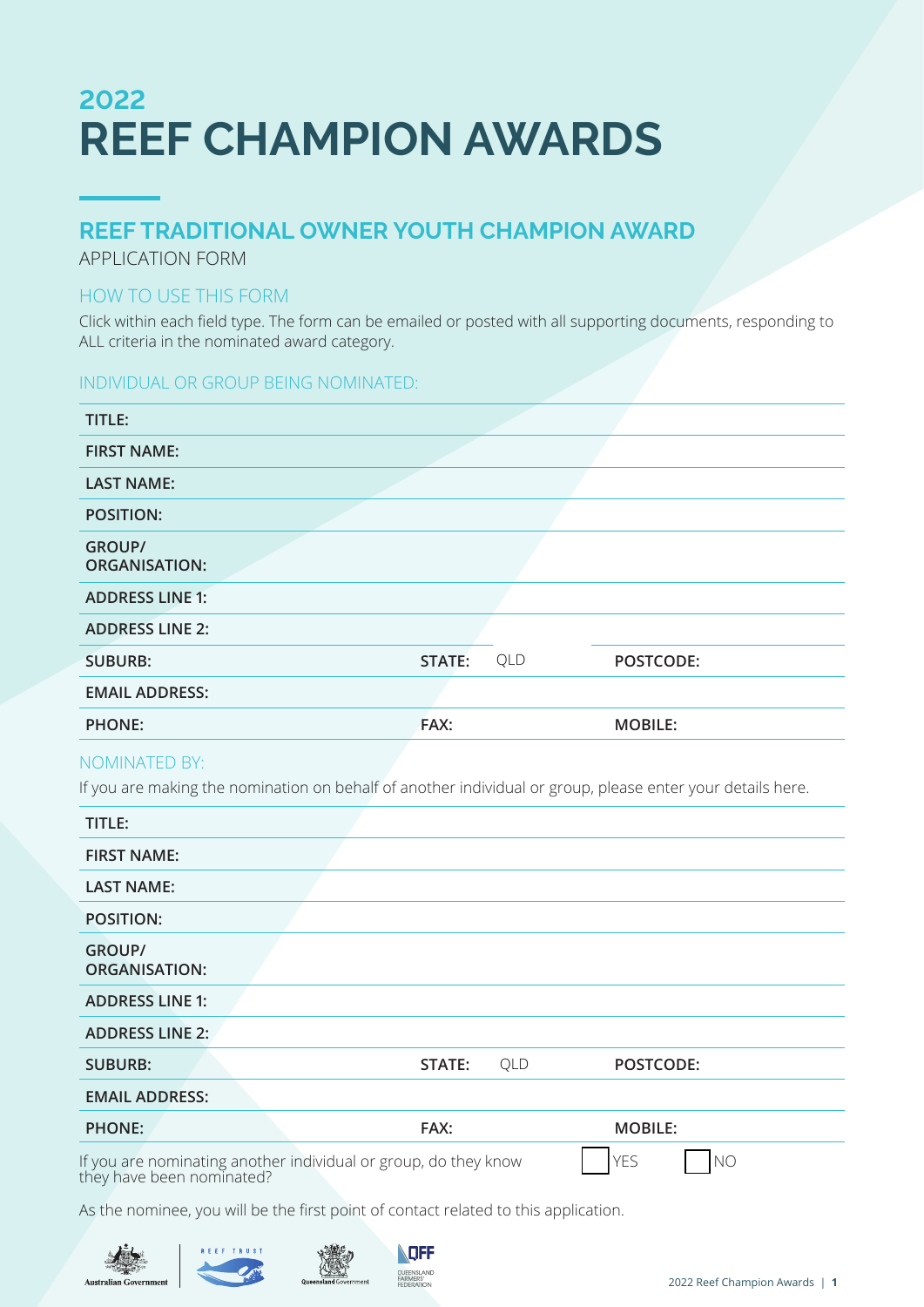# **2022 REEF CHAMPION AWARDS**

## **REEF TRADITIONAL OWNER YOUTH CHAMPION AWARD**

The Reef Traditional Owner Youth Champion Award recognises the exemplary effort of an Aboriginal or Torres Strait Islander person, aged 25 and under, that works through a school, organisation or Traditional Owner group to improve the quality of water entering the Great Barrier Reef.

The Reef Champion Awards, an initiative of QFF with support from the Australian and Queensland governments, recognise and celebrate the achievements and efforts of outstanding individuals and organisations who have taken action to improve the quality of water entering the Great Barrier Reef.

### CRITERIA QUESTIONS

Please let us know the connection the nominee has to Country through their Traditional Owner group.

Tell us how the nominee has had a significant impact on healthy water that flows to the Great Barrier Reef. Please include details of activities and how they intend to carry on with these activities. (300 words).

How has the nominee shared their learnings and experiences with others? What is one of the key things the nominee has learnt through this process? (300 words).







**QUEENSLAND**<br>FARMERS'<br>FEDERATION